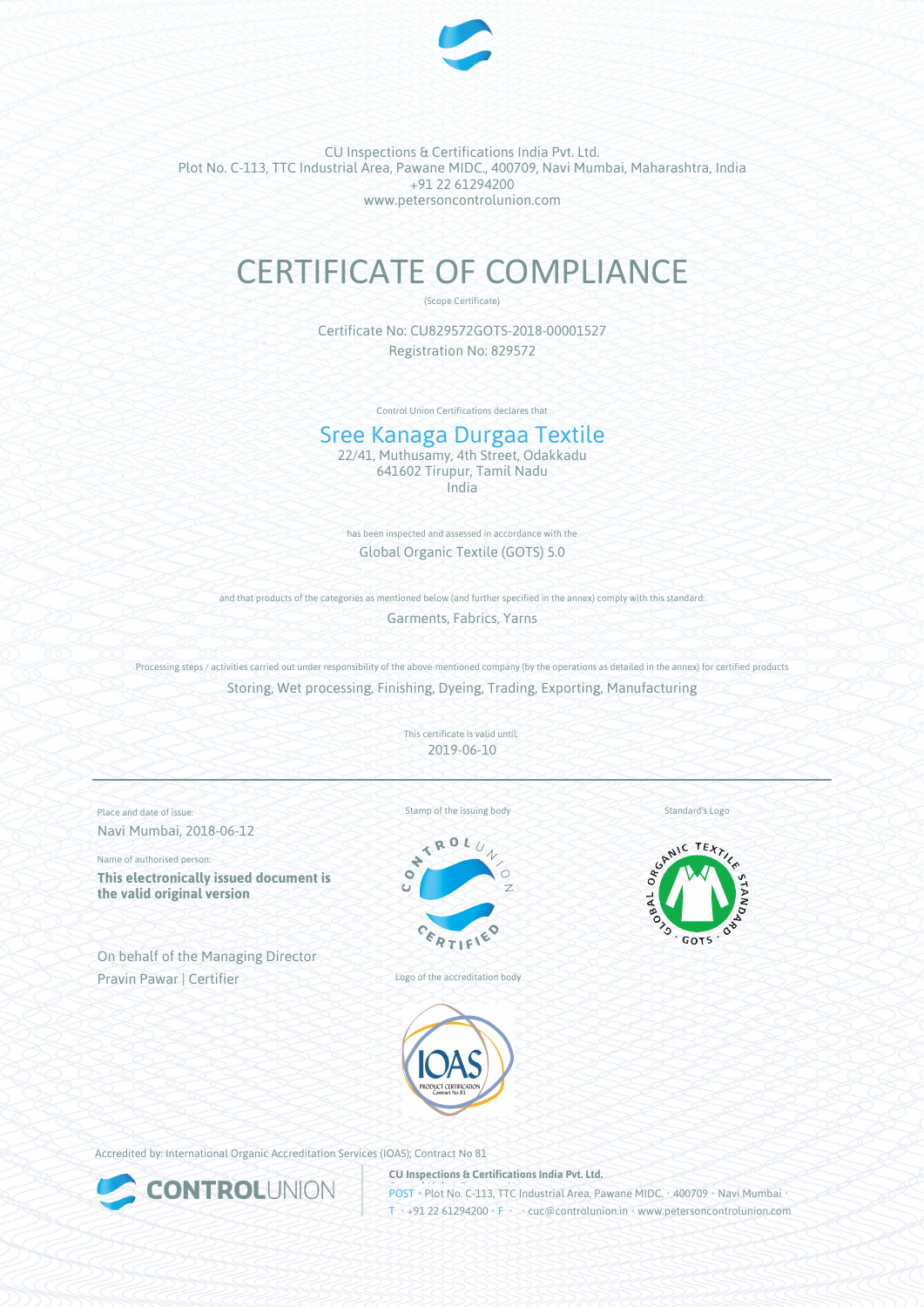

## Annex to certificate no.: CU829572GOTS-2018-00001527

#### **Sree Kanaga Durgaa Textile Global Organic Textile (GOTS)**

In specific the certificate covers the following products:

| <b>Name of product</b>                                                | Label grade | <b>Processing unit(s)</b>                                                                  |
|-----------------------------------------------------------------------|-------------|--------------------------------------------------------------------------------------------|
| Babies knitted garments - 100% Organic Cotton                         | Organic     | Shri Sai Tex Processors<br>Sree Kanaga Durgaa Textile<br>Sree Kanaga Durgaa Textile        |
| Babies knitted garments - 95% Organic Cotton + 5% Elastane            | Organic     | Shri Sai Tex Processors<br>Sree Kanaga Durgaa Textile<br>Sree Kanaga Durgaa Textile        |
| Babies woven garments - 100% Organic Cotton                           | Organic     | Shri Sai Tex Processors<br>Sree Kanaga Durgaa Textile<br>Sree Kanaga Durgaa Textile        |
| Boys knitted garments - 100% Organic Cotton                           | Organic     | Shri Sai Tex Processors<br>Sree Kanaga Durgaa Textile<br>Sree Kanaga Durgaa Textile        |
| Boys knitted garments - 95% Organic Cotton + 5% Elastane              | Organic     | Shri Sai Tex Processors<br>Sree Kanaga Durgaa Textile<br>Sree Kanaga Durgaa Textile        |
| Boys woven garments - 100% Organic Cotton                             | Organic     | Shri Sai Tex Processors<br>Sree Kanaga Durgaa Textile<br>Sree Kanaga Durgaa Textile        |
| Childrens knitted garments - 100% Organic Cotton                      | Organic     | Shri Sai Tex Processors<br>Sree Kanaga Durgaa Textile<br>Sree Kanaga Durgaa Textile        |
| Childrens knitted garments - 95% Organic Cotton + 5% Elastane Organic |             | Shri Sai Tex Processors<br>Sree Kanaga Durgaa Textile<br>Sree Kanaga Durgaa Textile        |
| Childrens woven garments - 100% Organic Cotton                        | Organic     | Shri Sai Tex Processors<br>Sree Kanaga Durgaa Textile<br>Sree Kanaga Durgaa Textile        |
| Combed cotton yarn - 100% Organic Cotton                              | Organic     | Sree Kanaga Durgaa Textile                                                                 |
| Dyed knitted fabrics - 100% Organic Cotton                            | Organic     | Shri Sai Tex Processors<br>Sree Kanaga Durgaa Textile<br>Sree Kanaga Durgaa Textile        |
| Dyed knitted fabrics - 95% Organic Cotton + 5% Elastane               | Organic     | Shri Sai Tex Processors<br>Sree Kanaga Durgaa Textile<br>Sree Kanaga Durgaa Textile        |
| Dyed woven fabrics - 100% Organic Cotton                              | Organic     | <b>Shri Sai Tex Processors</b><br>Sree Kanaga Durgaa Textile<br>Sree Kanaga Durgaa Textile |
| Girls knitted garments - 100% Organic Cotton                          | Organic     | Shri Sai Tex Processors<br>Sree Kanaga Durgaa Textile<br>Sree Kanaga Durgaa Textile        |
| Girls knitted garments - 95% Organic Cotton + 5% Elastane             | Organic     | Shri Sai Tex Processors<br>Sree Kanaga Durgaa Textile<br>Sree Kanaga Durgaa Textile        |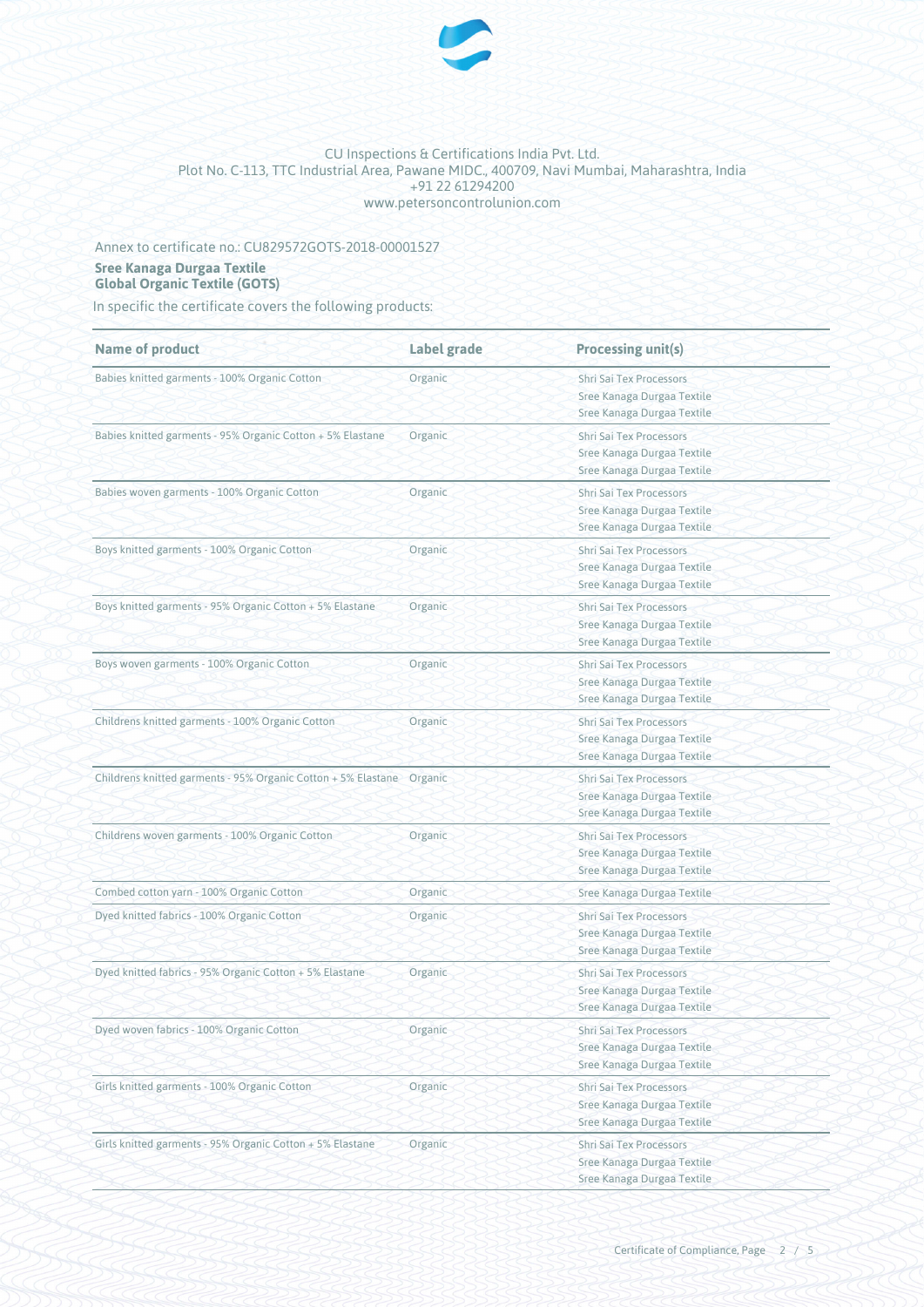

## Annex to certificate no.: CU829572GOTS-2018-00001527

**Sree Kanaga Durgaa Textile Global Organic Textile (GOTS)**

| <b>Name of product</b>                                      | Label grade | <b>Processing unit(s)</b>                                                                  |
|-------------------------------------------------------------|-------------|--------------------------------------------------------------------------------------------|
| Girls woven garments - 100% Organic Cotton                  | Organic     | Shri Sai Tex Processors<br>Sree Kanaga Durgaa Textile<br>Sree Kanaga Durgaa Textile        |
| Grey knitted fabrics - 100% Organic Cotton                  | Organic     | Shri Sai Tex Processors<br>Sree Kanaga Durgaa Textile<br>Sree Kanaga Durgaa Textile        |
| Grey knitted fabrics - 95% Organic Cotton + 5% Elastane     | Organic     | Shri Sai Tex Processors<br>Sree Kanaga Durgaa Textile<br>Sree Kanaga Durgaa Textile        |
| Grey woven fabrics - 100% Organic Cotton                    | Organic     | Shri Sai Tex Processors<br>Sree Kanaga Durgaa Textile<br>Sree Kanaga Durgaa Textile        |
| Infants knitted garments - 100% Organic Cotton              | Organic     | Shri Sai Tex Processors<br>Sree Kanaga Durgaa Textile<br>Sree Kanaga Durgaa Textile        |
| Infants knitted garments - 95% Organic Cotton + 5% Elastane | Organic     | <b>Shri Sai Tex Processors</b><br>Sree Kanaga Durgaa Textile<br>Sree Kanaga Durgaa Textile |
| Infants woven garments - 100% Organic Cotton                | Organic     | Shri Sai Tex Processors<br>Sree Kanaga Durgaa Textile<br>Sree Kanaga Durgaa Textile        |
| Ladies knitted garments - 100% Organic Cotton               | Organic     | Shri Sai Tex Processors<br>Sree Kanaga Durgaa Textile<br>Sree Kanaga Durgaa Textile        |
| Ladies knitted garments - 95% Organic Cotton + 5% Elastane  | Organic     | Shri Sai Tex Processors<br>Sree Kanaga Durgaa Textile<br>Sree Kanaga Durgaa Textile        |
| Ladies woven garments - 100% Organic Cotton                 | Organic     | Shri Sai Tex Processors<br>Sree Kanaga Durgaa Textile<br>Sree Kanaga Durgaa Textile        |
| Melange yarns - 100% Organic Cotton                         | Organic     | Shri Sai Tex Processors<br>Sree Kanaga Durgaa Textile<br>Sree Kanaga Durgaa Textile        |
| Mens knitted garments - 100% Organic Cotton                 | Organic     | Shri Sai Tex Processors<br>Sree Kanaga Durgaa Textile<br>Sree Kanaga Durgaa Textile        |
| Mens knitted garments - 95% Organic Cotton + 5% Elastane    | Organic     | <b>Shri Sai Tex Processors</b><br>Sree Kanaga Durgaa Textile<br>Sree Kanaga Durgaa Textile |
| Mens woven garments - 100% Organic Cotton                   | Organic     | Shri Sai Tex Processors<br>Sree Kanaga Durgaa Textile<br>Sree Kanaga Durgaa Textile        |
| Printed knitted fabrics - 100% Organic Cotton               | Organic     | Shri Sai Tex Processors<br>Sree Kanaga Durgaa Textile<br>Sree Kanaga Durgaa Textile        |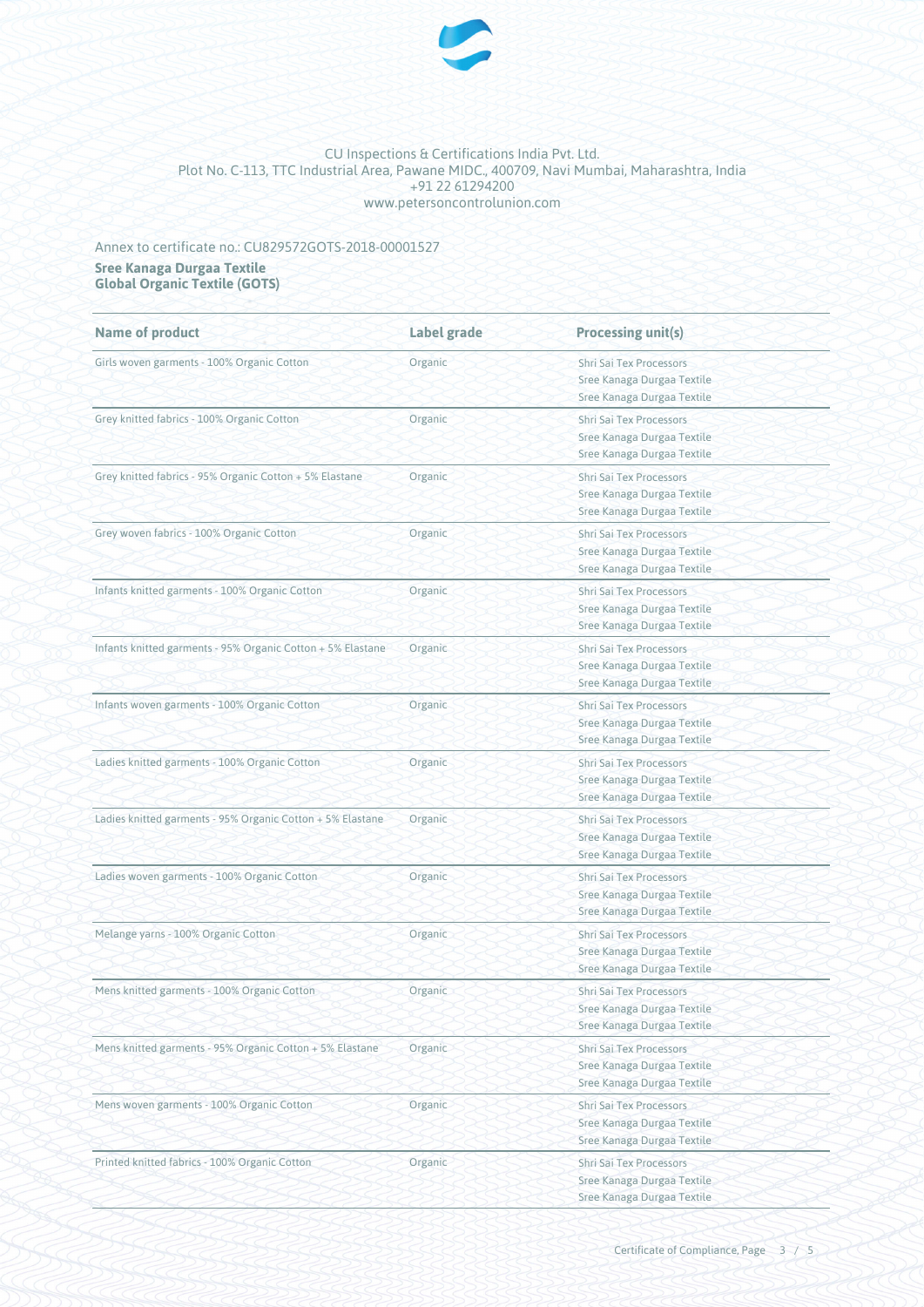

### Annex to certificate no.: CU829572GOTS-2018-00001527

**Sree Kanaga Durgaa Textile Global Organic Textile (GOTS)**

| <b>Name of product</b>                                     | Label grade | Processing unit(s)             |
|------------------------------------------------------------|-------------|--------------------------------|
| Printed knitted fabrics - 95% Organic Cotton + 5% Elastane | Organic     | Shri Sai Tex Processors        |
|                                                            |             | Sree Kanaga Durgaa Textile     |
|                                                            |             | Sree Kanaga Durgaa Textile     |
| Printed woven fabrics - 100% Organic Cotton                | Organic     | <b>Shri Sai Tex Processors</b> |
|                                                            |             | Sree Kanaga Durgaa Textile     |
|                                                            |             | Sree Kanaga Durgaa Textile     |

Place and date of issue: Navi Mumbai, 2018-06-12

Name of authorised person:

**This electronically issued document is the valid original version**

On behalf of the Managing Director Pravin Pawar | Certifier

Stamp of the issuing body



Logo of the accreditation body



Standard's logo